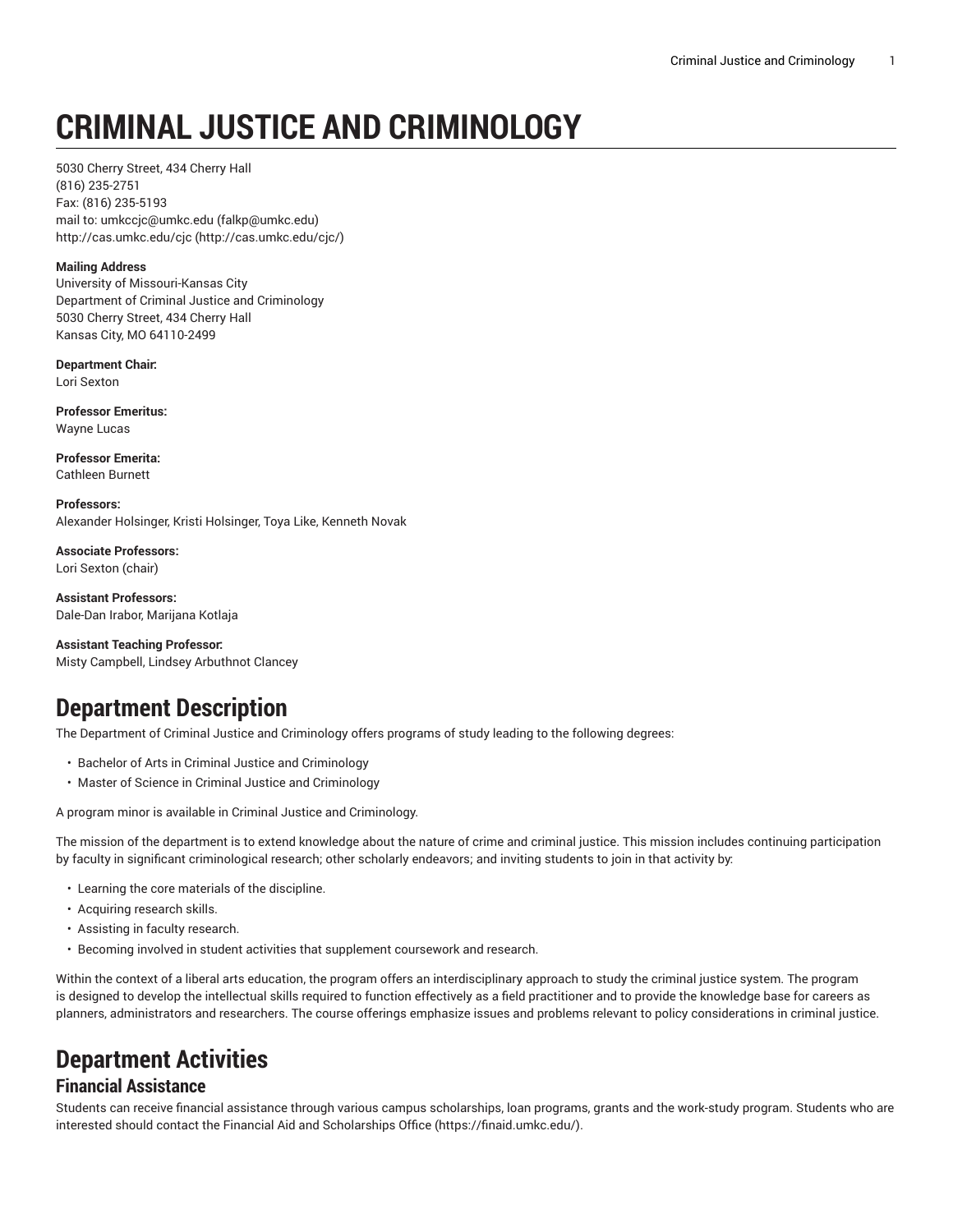#### **Alvin Brooks Scholarship**

Award Amount: Varies

Qualifications: Full-time undergraduate student majoring in Criminal Justice & Criminology, who is in good academic standing with a minimum GPA of 2.0. Preference given to students who are a first generation college student, who graduated from an accredited Kansas City, Missouri high school or transferred from a Kansas City area community college. The student must demonstrate financial need.

How to Apply: Academic Works Scholarship Application

#### **Clarence Kelley Memorial Scholarship**

Award Amount: Varies

Qualifications: Full-time undergraduate student majoring in Criminal Justice & Criminology, who is in good academic standing. Preference will be given to students who have demonstrated a commitment to high academic achievement.

How to Apply: Academic Works Scholarship Application

#### **Criminal Justice Club and Honor Society**

The Criminal Justice and Criminology Club is open to all students interested in criminal justice topics; students do not have to be a Criminal Justice and Criminology Major. Club activities include service projects in the community, sponsorship of community speakers on campus, participation in local and regional professional meetings, and learning about internships and research opportunities. The department also has a chapter of Alpha Phi Sigma, a national honor society for Criminal Justice students. Students must meet certain academic qualifications and pay an initiation fee to join this national honor society.

#### **Cooperative Programs**

The department cooperates with several other programs on the campus by jointly listing courses at the undergraduate level. Students may benefit from combining one of these areas of study with their major:

- Race, Ethnic and Gender Studies
- Honors Program

#### **Graduate Academic Advising**

Student academic advising is a continuous process in the department. The principal graduate advisor is available for consultation throughout the academic year. Graduate students are required to consult with the department to establish a tentative plan of study. A master's degree program of study form, and a form appointing a supervisory committee, should be submitted by the end of the student's first semester in the program. Students should leave their mail and e-mail addresses with the department so they can receive notifications concerning class time tables, new classes and other departmental news and opportunities.

### **Faculty**

**Misty Campbell**, assistant teaching professor of criminal justice and criminology;

**Lindsey Arbuthnot Clancey** 2 ; assistant teaching professor of criminal justice and criminology; B.A. (University of Missouri); M.S. (University of Missouri-Kansas City).

**Cathleen Burnett** professor emerita of sociology/criminal justice and criminology; B.A. (St. Lawrence University); M.S., Ph.D. (Vanderbilt University).

**Janet Garcia-Hallett<sup>2,3</sup>;** assistant professor of criminal justice and criminology; B.A. (City University of New York Hunter College); M.A., Ph.D. (Rutgers University).

Alexander Holsinger<sup>2,3</sup>; professor of criminal justice and criminology; B.A. (Aquinas College); M.S. (Illinois State University); Ph.D. (University of Cincinnati).

Kristi Holsinger<sup>2,3</sup>; professor of criminal justice and criminology; B.A. (Aquinas College); M.S., Ph.D. (University of Cincinnati).

**Dale-Dan Irabor**<sup>2</sup> ; assistant professor of criminal justice and criminology;

**Marijana Kotalja**; assistant professor of criminal justice and criminology;

**Toya Z. Like** 2,3; professor of criminal justice and criminology; B.S., M.A., Ph.D. (University of Missouri-St. Louis).